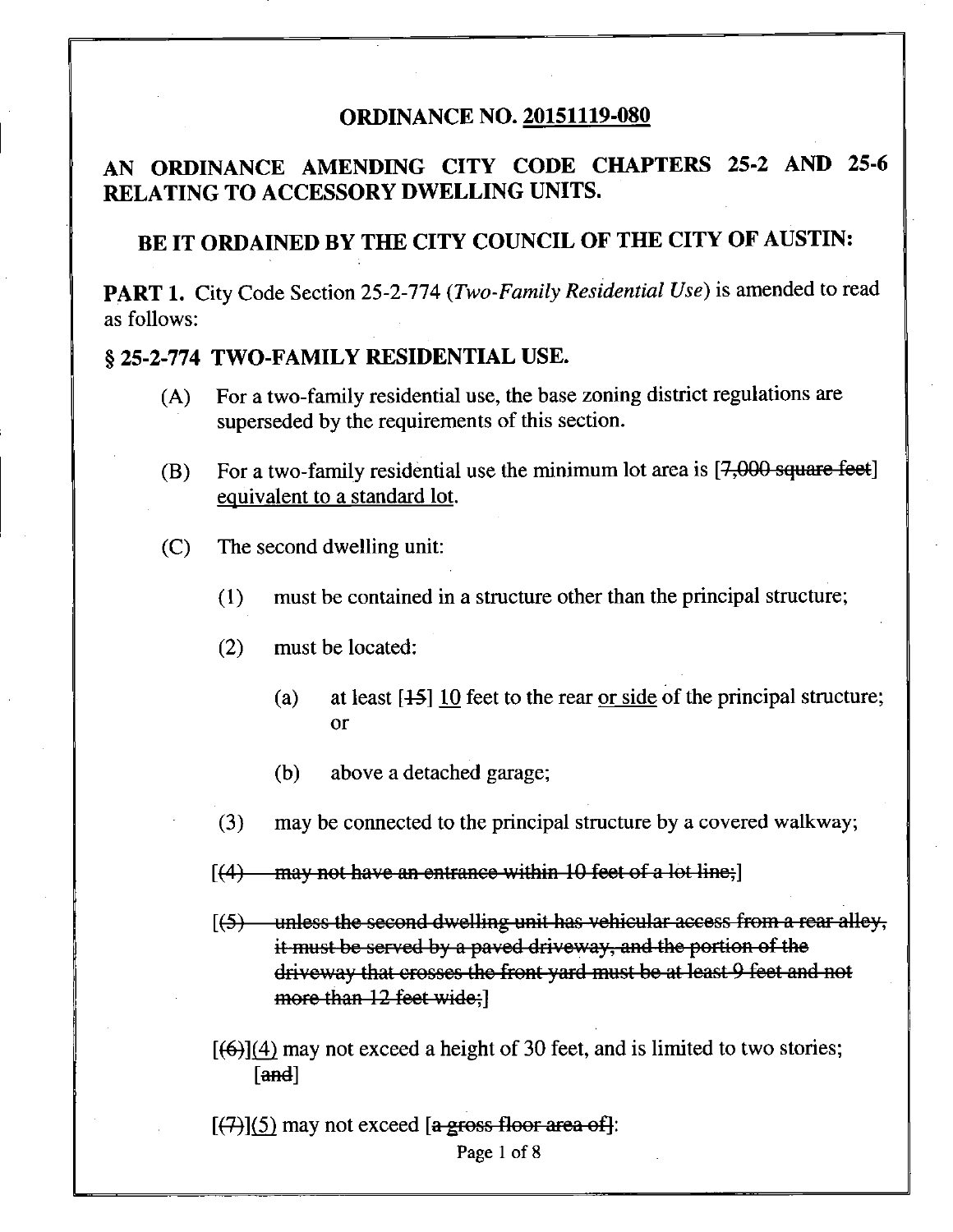- (a)  $[850 \text{ total-square feet}] 1,100 \text{ total square feet}$  feet or a floor-to-area ratio of 0.15, whichever is smaller; [or]and
- (b) 550 square feet on the second story, if any[ $\text{-}$ ]; and

# (6) may not be used as a short term rental for more than 30 davs in a calendar year if the second dwelling unit was constructed after October 1. 2015.

- (D) Impervious cover for the site may not exceed 45 percent.
- (E) Building cover for the site may not exceed 40 percent.
- $[F]$  Other than in a driveway, parking is prohibited in the front yard.]

PART 2. City Code Section 25-2-1463 (Secondary Apartment Regulations) is amended to read as follows:

## **§ 25-2-1463 SECONDARY APARTMENT REGULATIONS.**

- (A) A secondary apartment is not permitted in combination with a cottage or urban home special use.
- (B) A secondary apartment must be located in a structure other than the principal structure. [The apartment may be connected to the principal structure by a covered walkway.]
- (C) The secondary apartment:
	- (1) must be contained in a structure other than the principal structure;
	- (2) must be located:
		- (a) at least  $[45]$  10 feet to the rear <u>or side</u> of the principal structure; or
		- (b) above a detached garage;
	- (3) may be connected to the principal structure by a covered walkway;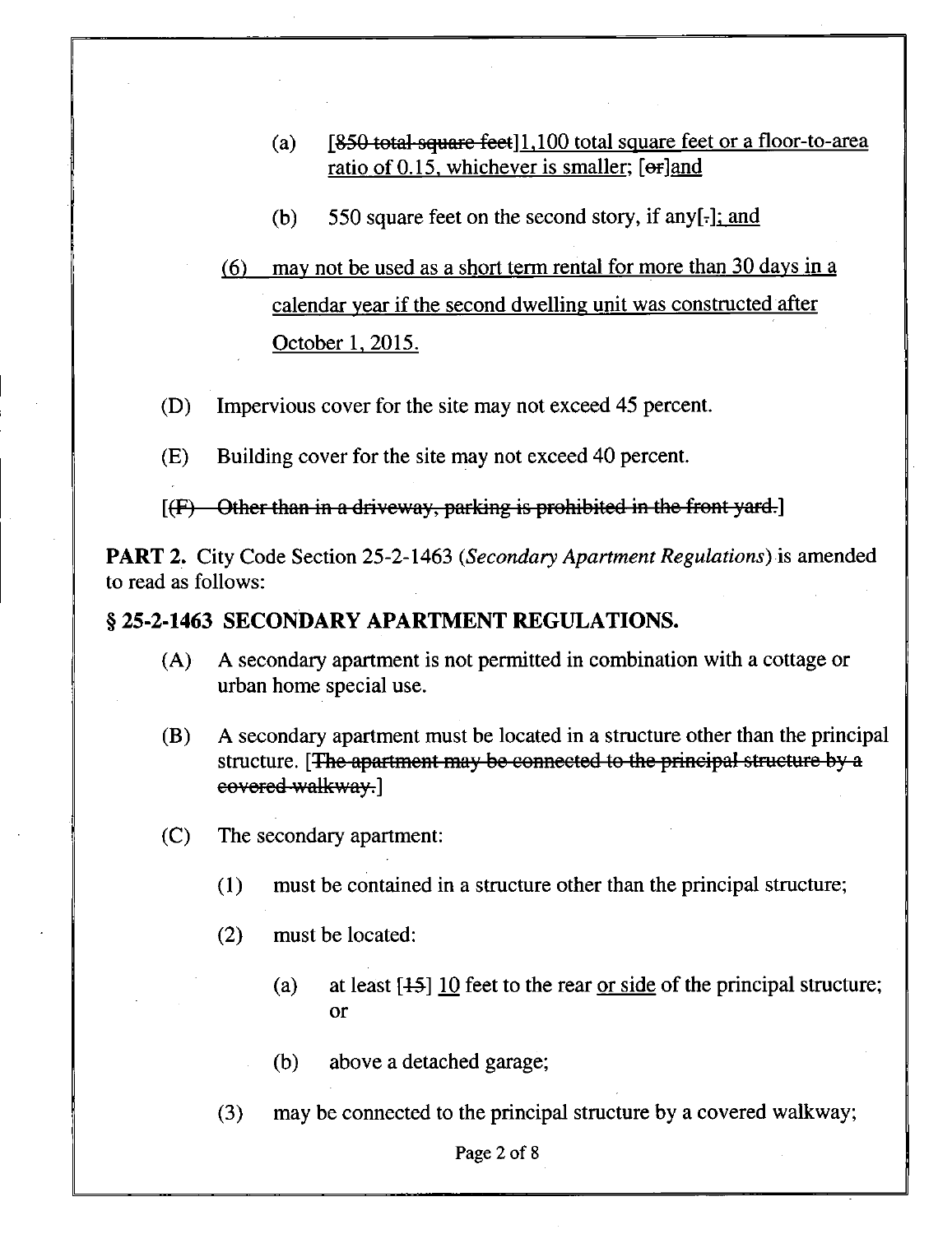$[$ (4) may not have an entrance within 10 feet of a lot line;

- [(5) unless the secondary apartment has vehicular access from a rear alley, it must be served by a paved driveway, and the portion of the driveway that crosses the front yard must be at least 9 feet and not more than 12 feet wide;]
- $[69]$ (4) may not exceed a height of 30 feet, and is limited to two stories;  $\lceil$ and $\rceil$

 $[(7)(5)$  may not exceed [a gross floor area of]:

- (a)  $[850 \text{ total square feet}]$  1,100 total square feet or a floor-to-area ratio of 0.15, whichever is smaller; [or]and
- (b) 550 square feet on the second story, if any $[-]$ ; and

# (6) may not be used as a short term rental for more than 30 davs in a calendar year if the secondary apartment was constructed after October 1. 2015.

- (D) Impervious cover for the site may not exceed 45 percent.
- (E) Building cover for the site may not exceed 40 percent.

 $[$ (F) Other than in a driveway, parking is prohibited in the front yard.]

PART 3. The "Residential Uses" portion of the table in Part 1 of City Code Chapter 25- 6 Appendix A (Tables of Off-Street Parking and Loading Requirements) is amended to read as follows:

## CHAPTER 25-6 APPENDIX A.

PART 1 - MOTOR VEHICLES

| <b>Use Classification</b> | <b>Minimum Off-Street Parking</b><br><b>Requirement</b> | <b>Off-Street Loading</b><br>Requirement |
|---------------------------|---------------------------------------------------------|------------------------------------------|
|                           | Page 3 of 8                                             |                                          |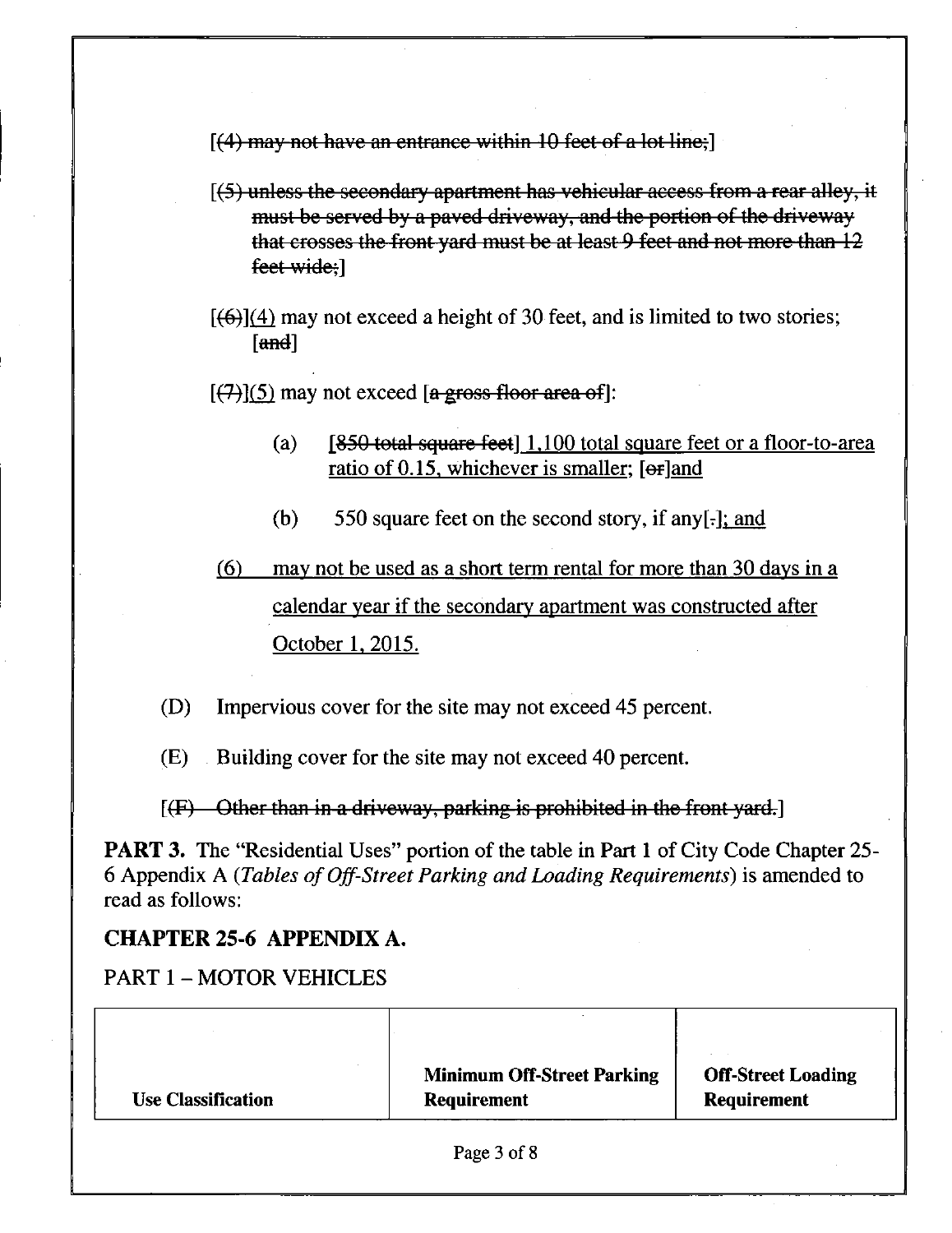| <b>Residential Uses</b>                                                                                                        |                                                                                                                                                                                                                                            |      |
|--------------------------------------------------------------------------------------------------------------------------------|--------------------------------------------------------------------------------------------------------------------------------------------------------------------------------------------------------------------------------------------|------|
| Cottage special use<br>Mobile home residential<br>[Secondary apartment special<br>$_{\text{use}}$<br>Single-family residential | 2 spaces for each dwelling unit                                                                                                                                                                                                            | None |
| Small lot single-family<br>residential<br>Townhouse residential                                                                |                                                                                                                                                                                                                                            |      |
| [Two family residential]<br>Urban home special use                                                                             |                                                                                                                                                                                                                                            |      |
| Secondary apartment special use<br>Two family residential                                                                      | Principal unit: 2 spaces<br>Secondary unit:<br>If located<br>greater than .25 miles from an                                                                                                                                                | None |
|                                                                                                                                | activity corridor that is served by a<br>bus or transit line - 1 space; if<br>located less than or equal to .25<br>miles from an activity corridor that<br>is served by a bus or transit line $-$<br><u>O spaces. For purposes of this</u> |      |
|                                                                                                                                | requirement, activity corridor is<br>defined in the Imagine Austin<br>Comprehensive Plan, as adopted<br>by Ordinance No. 20120614-058.                                                                                                     |      |
| Accessory apartment<br>Condominium residential<br>Multifamily residential                                                      | Efficiency dwelling unit: 1 space<br>1 bedroom dwelling unit: 1.5<br>spaces<br>Dwelling unit larger than 1<br>bedroom: 1.5 spaces plus 0.5 space<br>for each additional bedroom                                                            | None |
| Duplex residential<br>Single-family attached<br>residential<br>-Standard<br>-If larger than 4,000 sq. ft. or                   | 4 spaces<br>4 spaces or 1 space for each                                                                                                                                                                                                   | None |
| more than 6 bedrooms                                                                                                           | bedroom, whichever is greater                                                                                                                                                                                                              |      |
| Bed and breakfast residential                                                                                                  | 1 space plus 1 space for each rental                                                                                                                                                                                                       | None |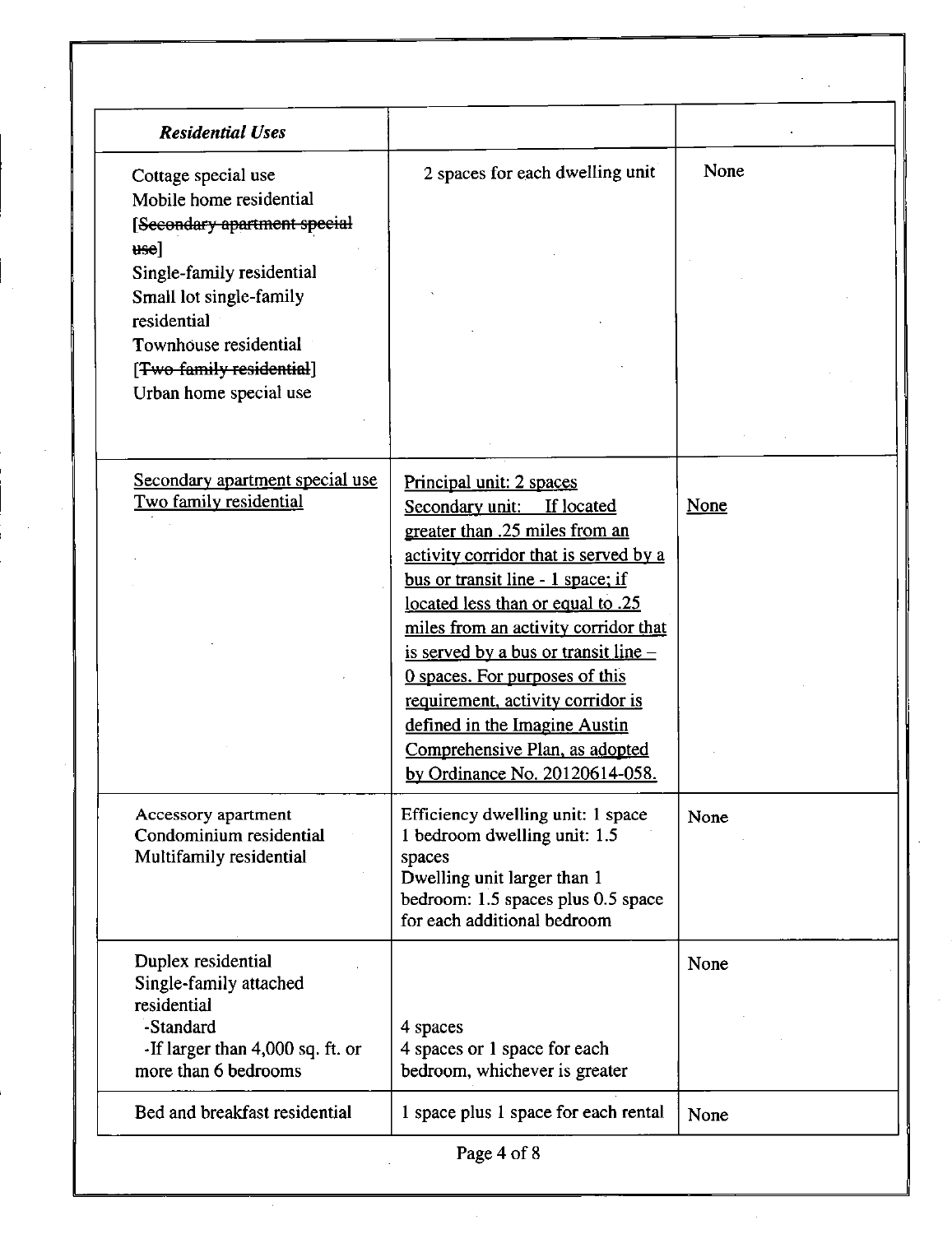|                           | unit                                                                                             |            |
|---------------------------|--------------------------------------------------------------------------------------------------|------------|
| Group residential         | 1 space plus 1 space for each 2<br>lodgers or tenants                                            | Schedule C |
| <b>Retirement Housing</b> | 80% of the parking otherwise<br>required by this table for the<br>residential use classification | Schedule C |

**PART 4.** Subsection (B) of City Code Section 25-2-788 (Short-Term Rental (Type 1) Regulations) is amended to read as follows:

- (B) A short-term rental use under this section may not:
	- (1) include the rental of less than an entire dwelling unit, unless all of the following conditions are met:
		- (a) a partial unit must at a minimum include the exclusive use of a sleeping room and shared use of a full bathroom;
		- (b) the owner is generally present at the licensed short-term rental property for the duration of any short-term rental of a partial unit;
		- (c) not more than one partial unit at the property is simultaneously rented for any period less than 30 consecutive days; and
		- (d) rental of the partial unit is limited to a single party of individuals;
	- **(2)**  operate without a license as required by Section 25-2-791 (*License*) Requirements); [ $\Theta$ **F**]
	- **(3)**  *operate without providing notification to renters as required by*  Section 25-2-792 (Notification Requirements); or[-]
	- $(4)$ *include a secondary dwelling unit or secondary apartment except as*  provided by Section 25-2-774(C)(6) (Two Family Residential Use) and 25-2-1463(C)(6) (Secondary Apartment Regulations).

**PART 5.** Subsection (B) of City Code Section 25-2-789 (Short-Term Rental (Type 2) Regulations) is amended to read as follows:

(B) A short-term rental use under this section may not: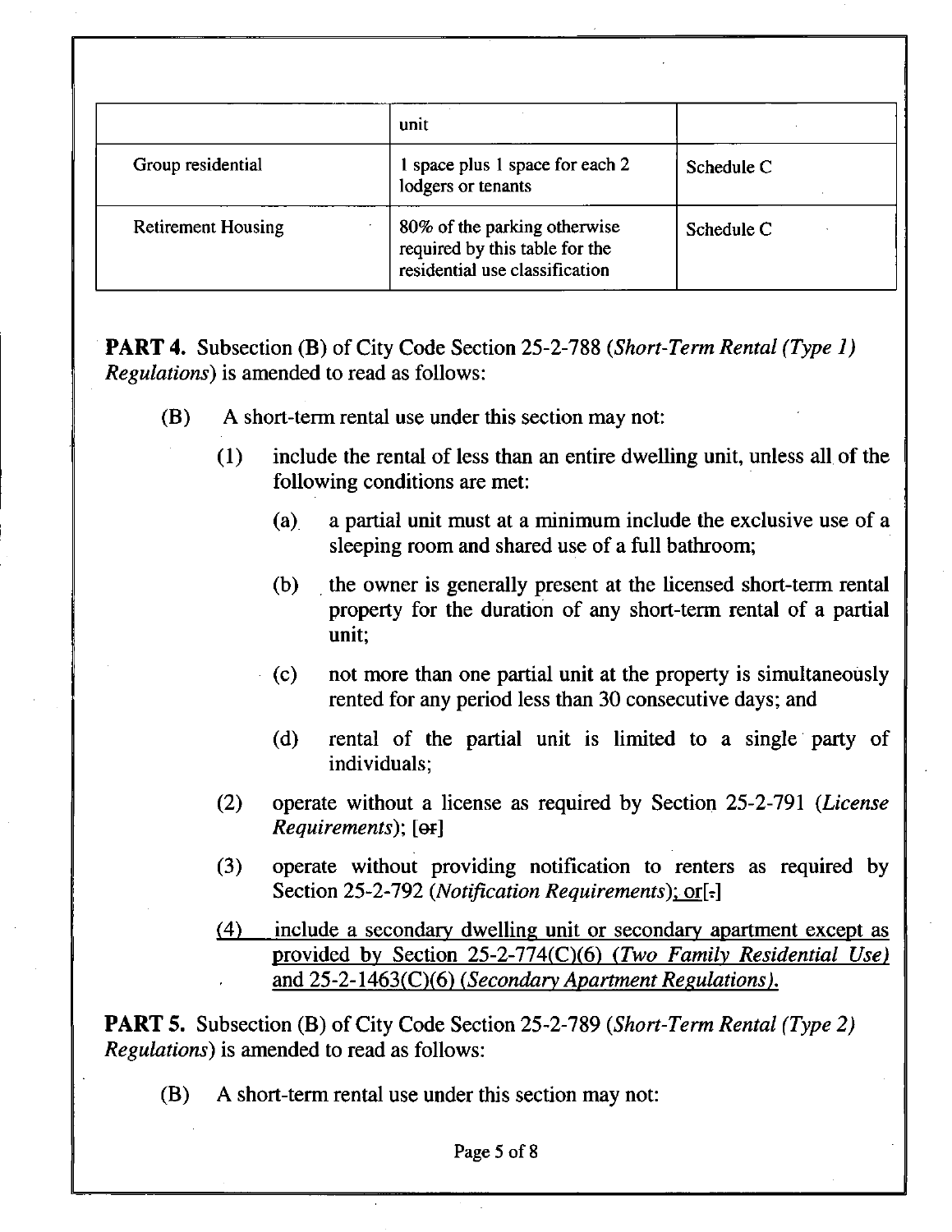- (1) include the rental of less than an entire dweUing unit;
- **(2) operate without a license as required by Section 25-2-791 (License Requirements); [ef]**
- *(3) operate without providing notification to renters as required by*  Section 25-2-792 (Notification Requirements); or[-]
- *(4) include a secondary dwelling unit or secondary apartment except as*  provided by Section 25-2-774(C)(6) (Two Family Residential Use) *and 25-2-1463(0(6) (Secondary Apartment Resulations).*

PART 6. Subsection (C) of City Code Section 25-2-791 (License Requirements) is amended to read as follows:

- $(C)$  The director shall issue a license under this section if:
	- (1) the application includes all information required under Subsection (B) of this section;
	- *(2) the proposed short-term rental use complies with the requirements of Section 25-2-788 (Short-Term Rental (Type 1) Regulations), Section 25-2-789 (Short-Term Rental (Type 2) Regulations), or Section 25-2- 790 (Short-Term Rental (Type 3) Regulations);*
	- **(3) for a short-term rental use regulated under Section 25-2-789 (Short-Term Rental (Type 2) Regulations), no more than 3% of the singlefamily, detached residential units within the census tract of the property are short-term rental (including Type 2 and Type 1 second dwelling unit or secondary apartment) uses as determined by the Director under Section 25-2-793 (Determination of Short-Term Rental Density); and** 
		- **(a) the structure has a valid certificate of occupancy or compliance, as required by Chapter 25-1, Article 9 (Certificates of Compliance and Occupancy); or**
		- (b) the structure has been determined by the building official, not to pose a hazard to life, health, or public safety, based on a minimum life-safety inspection;
	- (4) for a short-term rental use regulated under Section 25-2-790 (Short-Term Rental (Type 3) Regulations), located in a non-commercial zoning district, no more than 3% of the total number of dwelling units at the property and no more than 3% of the total number of dwelling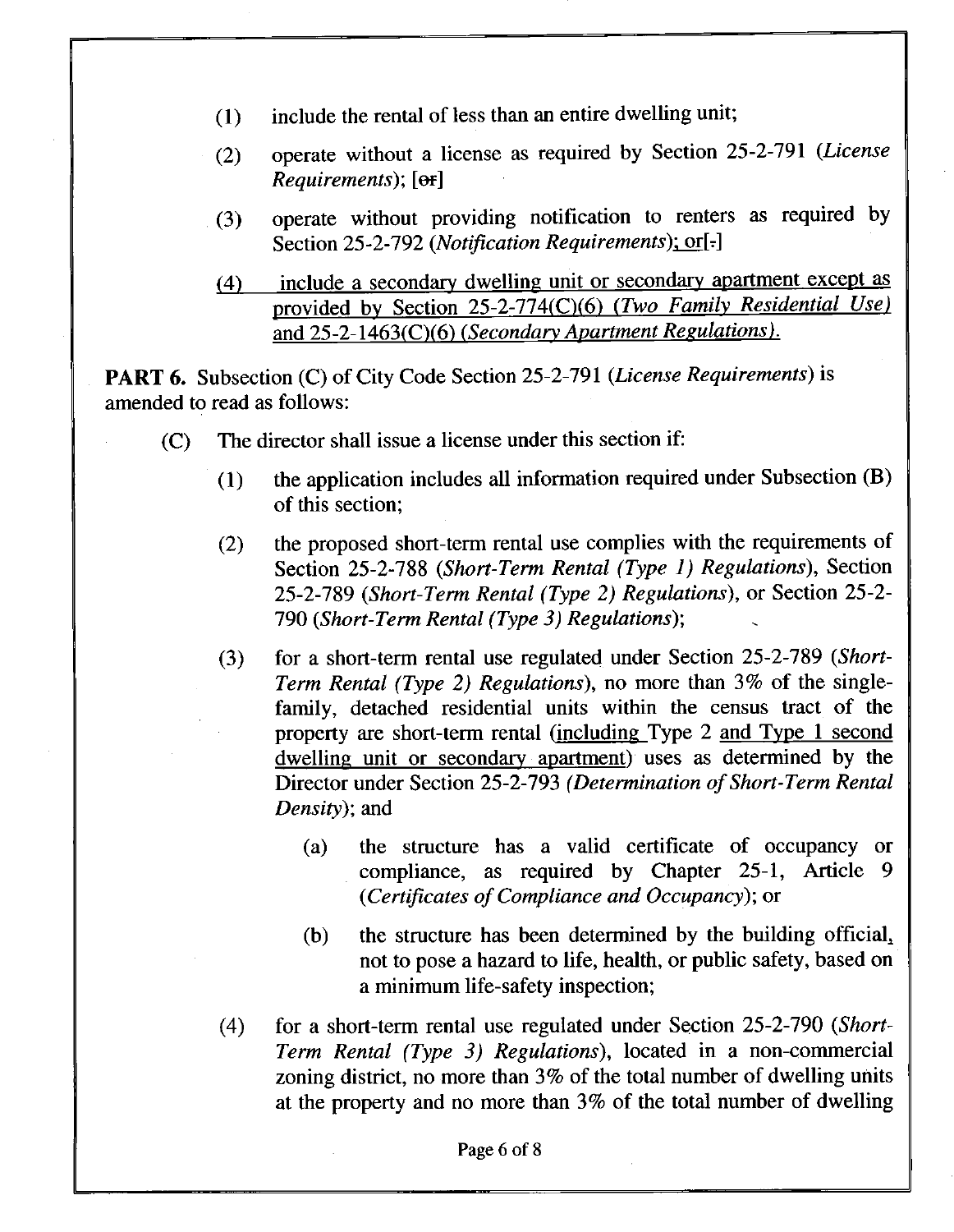*units located within any building or detached structure at the property are short-term rental (Type 3) uses as determined by the Director under Section 25-2-793 (Determination of Short-Term Rental Density*); and

- **(a) the structure and the dweUing unit at issue have a valid certificate of occupancy or compliance, as required by Chapter 25-1, Article 9 (Certificates of Compliance and Occupancy); or**
- (b) the structure and the dwelling unit at issue have been determined by the building official not to pose a hazard to life, health, or public safety, based on a minimum life-safety  $inspection[.]$ :
- **(5) for a short-term rental use regulated under Section 25-2-790 (Short-Term Rental (Type 3) Regulations), located in a commercial zoning district, no more than 25% of the total number of dweUing units at the property and no more than 25% of the total number of dwelling units located within any building or detached structure at the property are short-term rental (Type 3) uses as determined by the Director under Section 25-2-793 (Determination of Short-Term Rental Density); and** 
	- **(a) the structure and the dwelling unit at issue have a valid certificate of occupancy or compliance, as required by Chapter 25-1, Article 9 (Certificates of Compliance and Occupancy); or**
	- (b) the structure and the dwelling unit at issue have been determined by the building official not to pose a hazard to life, health, or public safety, based on a minimum life-safety inspection.

**PART 7. Subsections (A) and (D) of City Code Section 25-2-793 (Determination of Short-Term Rental Density) is amended to read as follows:** 

#### § 25-2-793 DETERMINATION OF SHORT-TERM RENTAL DENSITY.

*(A) The director shall determine on an annual basis the total number of singlefamily, detached residential structures within each census tract and use that number to calculate the maximum number of licenses for Type 2 short-term rentals that may be issued under Section [25 2 790] 25-2-791 ([Registration] License Requirements).*